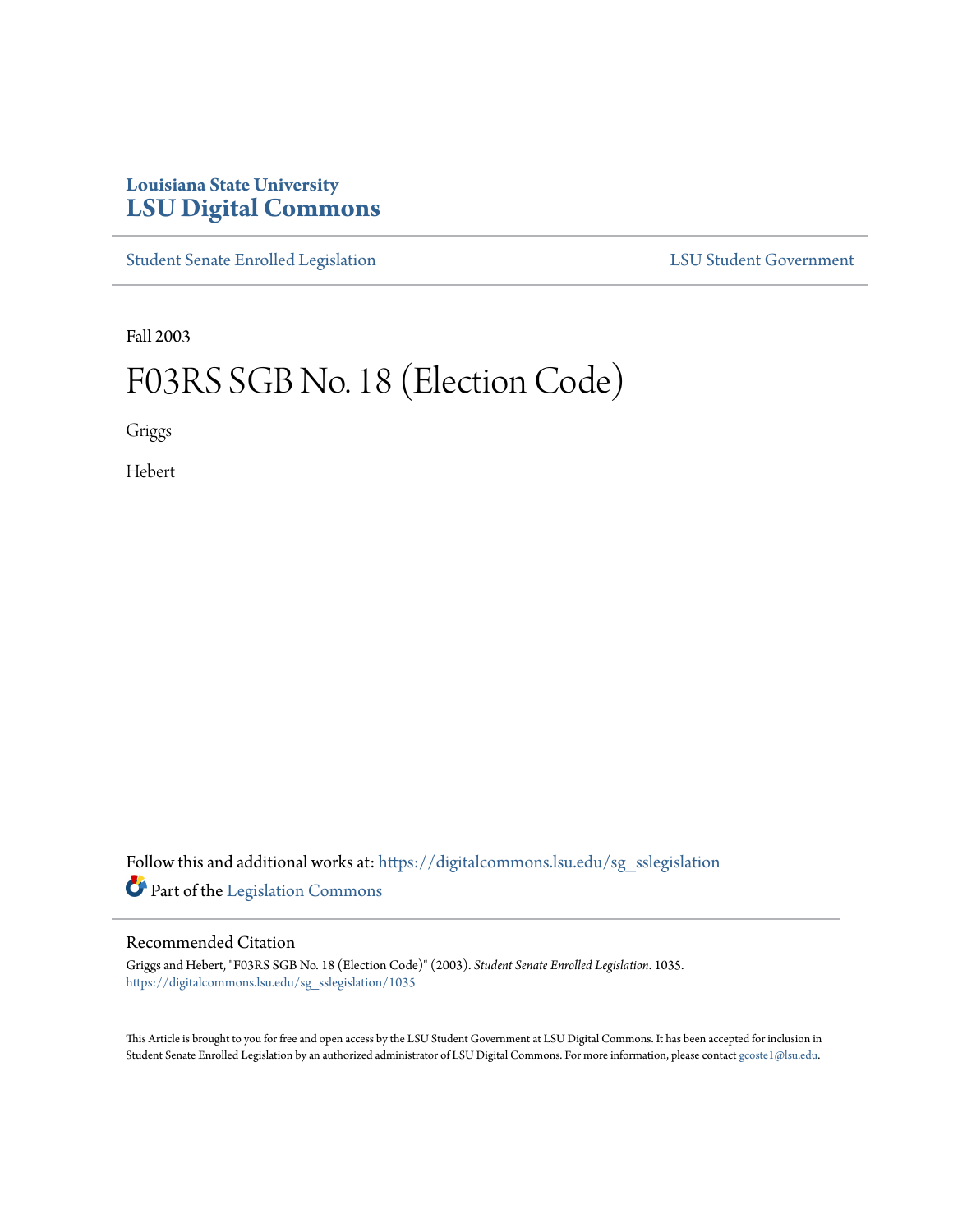#### **STUDENT GOVERNMENT FINAL**

.

LOUISIANA STATE UNIVERSITY

## **STUDENT SENATE 19 NOVEMBER 2003 SGB NO. 18 BY: SENATORS GRIGGS & HEBERT**

#### **A BILL**

# **TO AMEND THE SG ELECTION CODE TO ALLOW FOR TWO (2) ADDITIONAL POLLING LOCATIONS ON THE LSU A&M CAMPUS**

- **PARAGRAPH 1:** WHEREAS, APATHY HAS BECOME A PROBLEM IN STUDENT GOVERNMENT ELECTIONS, AND
- **PARAGRAPH 2:** WHEREAS, THE ADDITIONAL LOCATIONS SHALL PROVIDE VOTERS MORE PLACES TO CAST THEIR BALLOT, AND
- **PARAGRAPH 3:** WHEREAS, ADDITIONAL LOCATIONS WILL ALLEVIATE SOME OF THE LINES SEEN AROUND THE QUAD AND CEBA LOCATIONS, AND
- **PARAGRAPH 4:** WHEREAS, THE CURRENT SG ELECTION CODE READS AS FOLLOWS:

#### ARTICLE VI: VOTING

SECTION 1. POLLING LOCATIONS

EIGHT POLLING PLACES WILL BE UTILIZED AS FOLLOWS, WITH THE ACADEMIC AREAS ALLOWED TO VOTE IN EACH LISTED TO THE SIDE:

- A. NORTH END OF THE QUADRANGLE -- ARTS AND SCIENCES, GRADUATE SCHOOL, UNIVERSITY COLLEGE CENTER FOR FRESHMAN YEAR, AND EDUCATION
- B. NEW DESIGN BUILDING -- DESIGN AND UNIVERSITY COLLEGE CENTER FOR ADVISING AND COUNSELING
- C. CEBA -- BUSINESS AND ENGINEERING
- D. VET SCHOOL -- VET SCHOOL
- E. CHOPIN HALL -- BASIC SCIENCES
- F. TUREAUD HALL -- AGRICULTURE
- G. JOURNALISM BUILDING -- MASS COMMUNICATIONS
- H. M&DA BUILDING -- MUSIC AND DRAMATIC ARTS